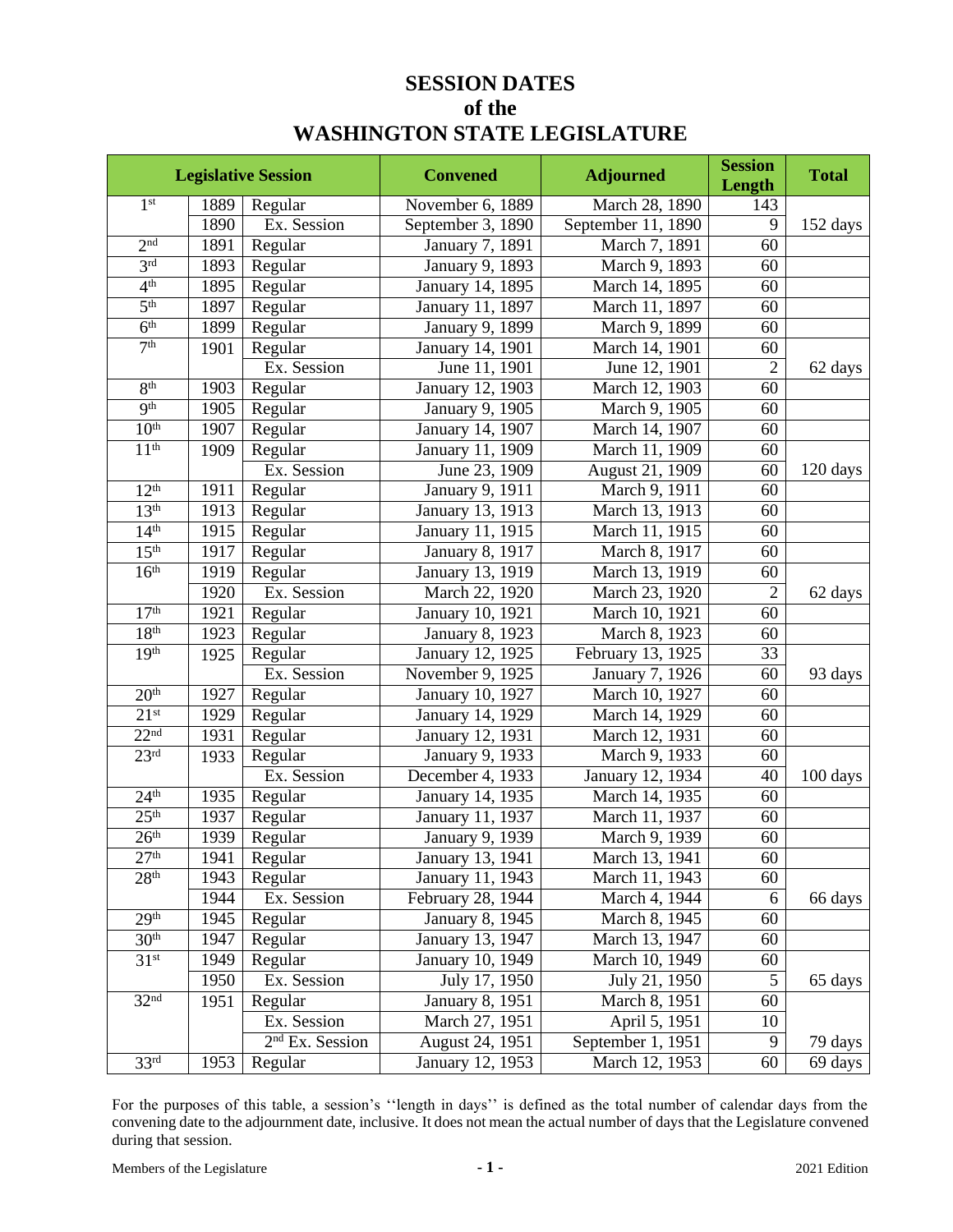|                      |      | <b>Legislative Session</b>  | <b>Convened</b>        | <b>Adjourned</b>            | <b>Session</b><br>Length | <b>Total</b>       |
|----------------------|------|-----------------------------|------------------------|-----------------------------|--------------------------|--------------------|
|                      |      | Ex. Session                 | March 13, 1953         | March 21, 1953              | 9                        |                    |
| 34 <sup>th</sup>     | 1955 | Regular                     | January 10, 1955       | March 10, 1955              | 60                       |                    |
|                      |      | Ex. Session                 | March 11, 1955         | March 24, 1955              | 14                       | 74 days            |
| 35 <sup>th</sup>     | 1957 | Regular                     | January 14, 1957       | March 14, 1957              | 60                       |                    |
| 36 <sup>th</sup>     | 1959 | Regular                     | January 12, 1959       | March 12, 1959              | 60                       |                    |
|                      |      | Ex. Session                 | March 13, 1959         | March 27, 1959              | $\overline{15}$          | 75 days            |
| 37 <sup>th</sup>     | 1961 | Regular                     | January 9, 1961        | March 9, 1961               | 60                       |                    |
|                      |      | Ex. Session                 | March 10, 1961         | March 31, 1961              | $\overline{22}$          | 82 days            |
| 38 <sup>th</sup>     | 1963 | Regular                     | January 14, 1963       | March 14, 1963              | 60                       |                    |
|                      |      | Ex. Session                 | March 15, 1963         | April 6, 1963               | 23                       | 83 days            |
| 39 <sup>th</sup>     | 1965 | Regular                     | January 11, 1965       | March 11, 1965              | 60                       |                    |
|                      |      | Ex. Session                 | March 15, 1965         | May 7, 1965                 | $\overline{54}$          | $114 \text{ days}$ |
| 40 <sup>th</sup>     | 1967 | Regular                     | January 9, 1967        | March 9, 1967               | 60                       |                    |
|                      |      | Ex. Session                 | March 10, 1967         | April 30, 1967              | $\overline{52}$          | 112 days           |
| $41^{st}$            | 1969 | Regular                     | January 13, 1969       | March 13, 1969              | 60                       |                    |
|                      |      | Ex. Session                 | March 14, 1969         | May 12, 1969                | 60                       |                    |
|                      | 1970 | 2 <sup>nd</sup> Ex. Session | January 12, 1970       | February 12, 1970           | 32                       | 152 days           |
| 42 <sup>nd</sup>     | 1971 | Regular                     | January 11, 1971       | March 11, 1971              | 60                       |                    |
|                      |      | Ex. Session                 | March 12, 1971         | May 10, 1971                | $\overline{60}$          |                    |
|                      | 1972 | $2nd$ Ex. Session           | January 10, 1972       | February 22, 1972           | 44                       | 164 days           |
| $\overline{43^{rd}}$ | 1973 | Regular                     | January 8, 1973        | March 8, 1973               | 60                       |                    |
|                      |      | Ex. Session                 | March 9, 1973          | April 15, 1973              | 38                       |                    |
|                      |      | 2 <sup>nd</sup> Ex. Session | September 8, 1973      | September 15, 1973          | $\overline{8}$           |                    |
|                      | 1974 | 3rd Ex. Session             | January 14, 1974       | February 13, 1974*          | 31                       |                    |
|                      |      | Reconvened                  | April 15, 1974         | April 24, 1974              | 10                       | 147 days           |
| 44 <sup>th</sup>     | 1975 | Regular                     | January 13, 1975       | March 13, 1975              | 60                       |                    |
|                      |      | Ex. Session                 | March 14, 1975         | June 9, 1975                | 88                       |                    |
|                      |      | $2nd$ Ex. Session           | July 18, 1975          | July 20, 1975*              | $\overline{3}$           |                    |
|                      |      | Reconvened                  | August 9, 1975         | August 9, 1975 <sup>*</sup> | $\mathbf{1}$             |                    |
|                      |      | Reconvened                  | September 5, 1975      | September 6, 1975*          | $\overline{2}$           |                    |
|                      | 1976 | Reconvened                  | January 12, 1976       | March 26, 1976              | 75                       | 229 days           |
| 45 <sup>th</sup>     | 1977 | Regular                     | January 10, 1977       | March 10, 1977              | $\overline{60}$          |                    |
|                      |      | Ex. Session                 | March 11, 1977         | June 22, 1977               | 104                      | 164 days           |
| 46 <sup>th</sup>     | 1979 | Regular                     | <b>January 8, 1979</b> | March 8, 1979               | 60                       |                    |
|                      |      | Ex. Session                 | March 21, 1979         | May 12, 1979 <sup>*</sup>   | 53                       |                    |
|                      |      | House Reconvened            | May 14, 1979           | May 18, 1979*               | $\overline{5}$           |                    |
|                      |      |                             | May 15, 1979           | May 15, 1979 <sup>*</sup>   | $\mathbf{1}$             |                    |
|                      |      | Senate Reconvened           | May 18, 1979           | May 18, 1979*               |                          |                    |
|                      |      | House Reconvened            | May 21, 1979           | May 25, 1979*               | 5                        |                    |
|                      |      |                             | May 21, 1979           | May 21, 1979 <sup>*</sup>   | $\mathbf{1}$             |                    |
|                      |      | Senate Reconvened           | May 24, 1979           | May 25, 1979 <sup>*</sup>   | $\overline{2}$           |                    |
|                      |      | Reconvened                  | May 29, 1979           | June 1, 1979                | $\overline{4}$           | 133 days           |

consent of the other. Accordingly, both chambers regularly convene "pro forma" session to conform to this constitutional restriction. Administrative and ceremonial business is conducted during a pro forma session. Action requiring a vote of the membership is not taken and few members are generally in attendance. **\***Pursuant to Article 2, section 11 of the state constitution, neither house may adjourn for more than three days without the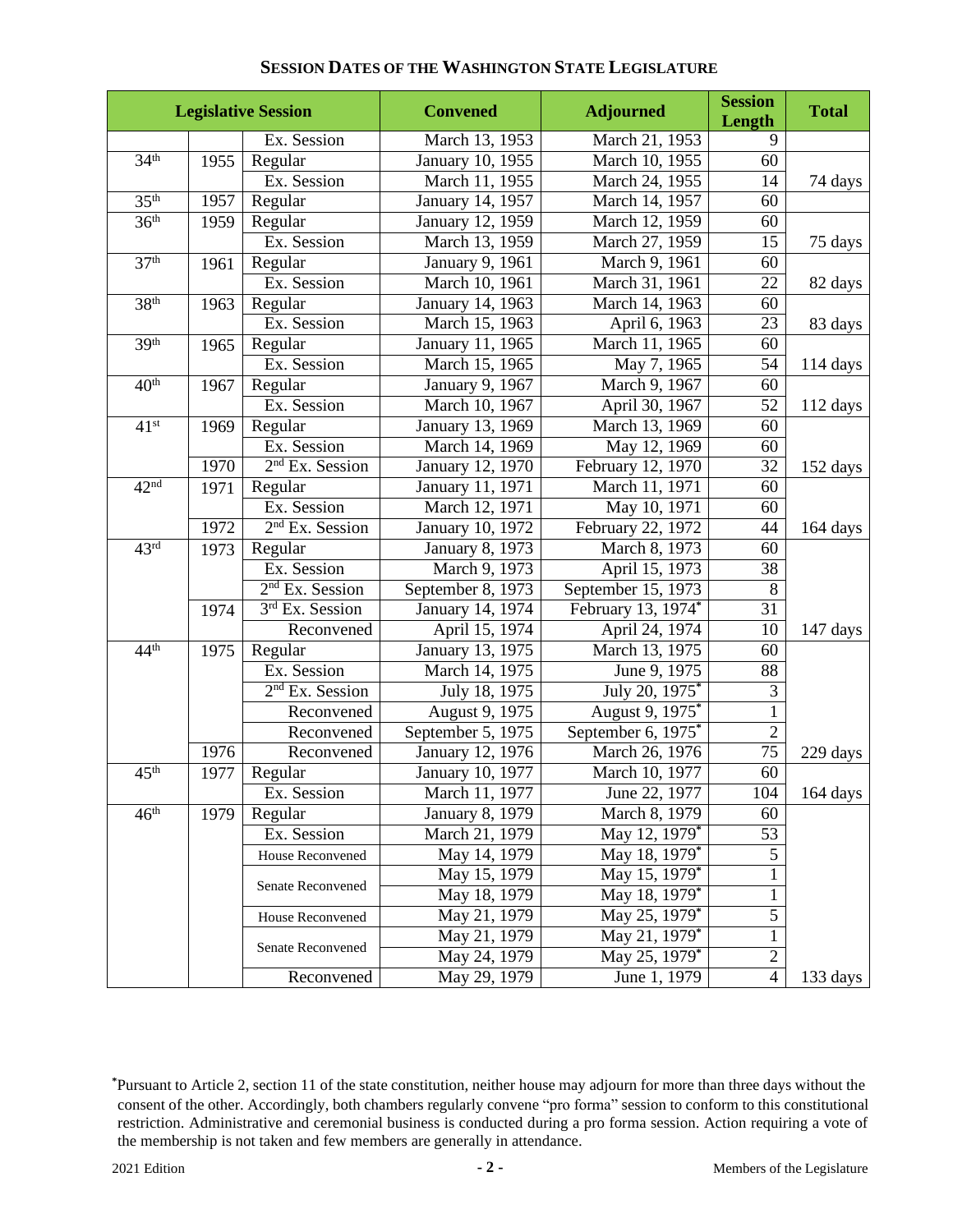|                              |      | <b>Legislative Session</b>  | <b>Convened</b>        | <b>Adjourned</b>                                                                       | <b>Session</b><br>Length | <b>Total</b>       |
|------------------------------|------|-----------------------------|------------------------|----------------------------------------------------------------------------------------|--------------------------|--------------------|
|                              |      |                             |                        | Approved by the voters November 6, 1979, annual sessions convened pursuant to SHB 1126 |                          |                    |
|                              |      |                             |                        | and SSJR 110; 105 days in odd number years; 60 in even number years.                   |                          |                    |
| 46 <sup>th</sup><br>(cont'd) | 1980 | Regular                     | January 14, 1980       | March 13, 1980                                                                         | 60                       |                    |
| 47 <sup>th</sup>             | 1981 | Regular                     | January 12, 1981       | April 26, 1981                                                                         | 105                      |                    |
|                              |      | Ex. Session                 | April 28, 1981         | April 28, 1981                                                                         |                          |                    |
|                              |      | $2nd$ Ex. Session           | November 9, 1981       | December 2, 1981                                                                       | 24                       | 130 days           |
|                              | 1982 | Regular                     | January 11, 1982       | March $11, 1982$                                                                       | 60                       |                    |
|                              |      | Ex. Session                 | March 12, 1982         | April 10, 1982                                                                         | 30                       |                    |
|                              |      | $2nd$ Ex. Session           | June 26, 1982          | July 2, 1982                                                                           | $\overline{7}$           | 97 days            |
| 48 <sup>th</sup>             | 1983 | Regular                     | January 10, 1983       | April 24, 1983                                                                         | 105                      |                    |
|                              |      | Ex. Session                 | April 25, 1983         | May 24, 1983                                                                           | 30                       |                    |
|                              |      | $2nd$ Ex. Session           | May 25, 1983           | May 25, 1983                                                                           | $\mathbf{1}$             |                    |
|                              |      | 3rd Ex. Session             | September 10, 1983     | September 10, 1983                                                                     | $\mathbf{1}$             | 137 days           |
|                              | 1984 | Regular                     | January 9, 1984        | March 8, 1984                                                                          | $\overline{60}$          |                    |
| 49th                         | 1985 | Regular                     | January 14, 1985       | April 28, 1985                                                                         | 105                      |                    |
|                              |      | Ex. Session                 | June 10, 1985          | June 11, 1985                                                                          | $\overline{2}$           | $107$ days         |
|                              | 1986 | Regular                     | January 13, 1986       | March 12, 1986                                                                         | 59                       |                    |
|                              |      | Ex. Session                 | August 1, 1986         | August 1, 1986                                                                         |                          | 60 days            |
| 50 <sup>th</sup>             | 1987 | Regular                     | January 12, 1987       | April 26, 1987                                                                         | 105                      |                    |
|                              |      | Ex. Session                 | April 27, 1987         | May 21, 1987                                                                           | 25                       |                    |
|                              |      | $2nd$ Ex. Session           | August 10, 1987        | August 10, 1987                                                                        |                          |                    |
|                              |      | 3rd Ex. Session             | October 10, 1987       | October 10, 1987                                                                       | 1                        | 132 days           |
|                              | 1988 | Regular                     | January 11, 1988       | March 10, 1988                                                                         | 60                       |                    |
|                              |      | Ex. Session                 | March 11, 1988         | March 12, 1988                                                                         | $\overline{2}$           | 62 days            |
| 51 <sup>st</sup>             | 1989 | Regular                     | January 9, 1989        | April 23, 1989                                                                         | $\overline{105}$         |                    |
|                              |      | Ex. Session                 | April 24, 1989         | May 10, 1989                                                                           | 17                       |                    |
|                              |      | 2 <sup>nd</sup> Ex. Session | May 17, 1989           | May 20, 1989                                                                           | 4                        | $126 \text{ days}$ |
|                              | 1990 | Regular                     | January 8, 1990        | March 8, 1990                                                                          | 60                       |                    |
|                              |      | Ex. Session                 | March 9, 1990          | April 1, 1990                                                                          | 24                       |                    |
|                              |      | 2 <sup>nd</sup> Ex. Session | June 5, 1990           | June 5, 1990                                                                           |                          | 85 days            |
| 52 <sup>nd</sup>             | 1991 | Regular                     | January 14, 1991       | April 28, 1991                                                                         | 105                      |                    |
|                              |      | Ex. Session                 | June 10, 1991          | June 30, 1991                                                                          | 21                       | 126 days           |
|                              | 1992 | Regular                     | January 13, 1992       | March 12, 1992                                                                         | 60                       |                    |
| $\overline{53^{rd}}$         | 1993 | Regular                     | January 11, 1993       | April 25, 1993                                                                         | 105                      |                    |
|                              |      | Ex. Session                 | April 26, 1993         | May 6, 1993                                                                            | 11                       | $116 \text{ days}$ |
|                              | 1994 | Regular                     | January 10, 1994       | March 10, 1994                                                                         | 60                       |                    |
|                              |      | Ex. Session                 | March 11, 1994         | March 14, 1994                                                                         | $\overline{4}$           | 64 days            |
| 54 <sup>th</sup>             | 1995 | Regular                     | January 9, 1995        | April 23, 1995                                                                         | 105                      |                    |
|                              |      | Ex. Session                 | April 24, 1995         | May 23, 1995                                                                           | 30                       |                    |
|                              |      | $2nd$ Ex. Session           | May 24, 1995           | May 25, 1995                                                                           | $\overline{2}$           |                    |
|                              |      | 3rd Ex. Session             | October 12, 1995       | October 14, 1995                                                                       | $\overline{3}$           | 140 days           |
|                              | 1996 | Regular                     | <b>January 8, 1996</b> | March 7, 1996                                                                          | 60                       |                    |
| 55 <sup>th</sup>             | 1997 | Regular                     | January 13, 1997       | April 27, 1997                                                                         | 105                      |                    |
|                              |      | Ex. Session                 | September 17, 1997     | September 17, 1997                                                                     |                          | 106 days           |
|                              | 1998 | Regular                     | January 12, 1998       | March 12, 1998                                                                         | 60                       |                    |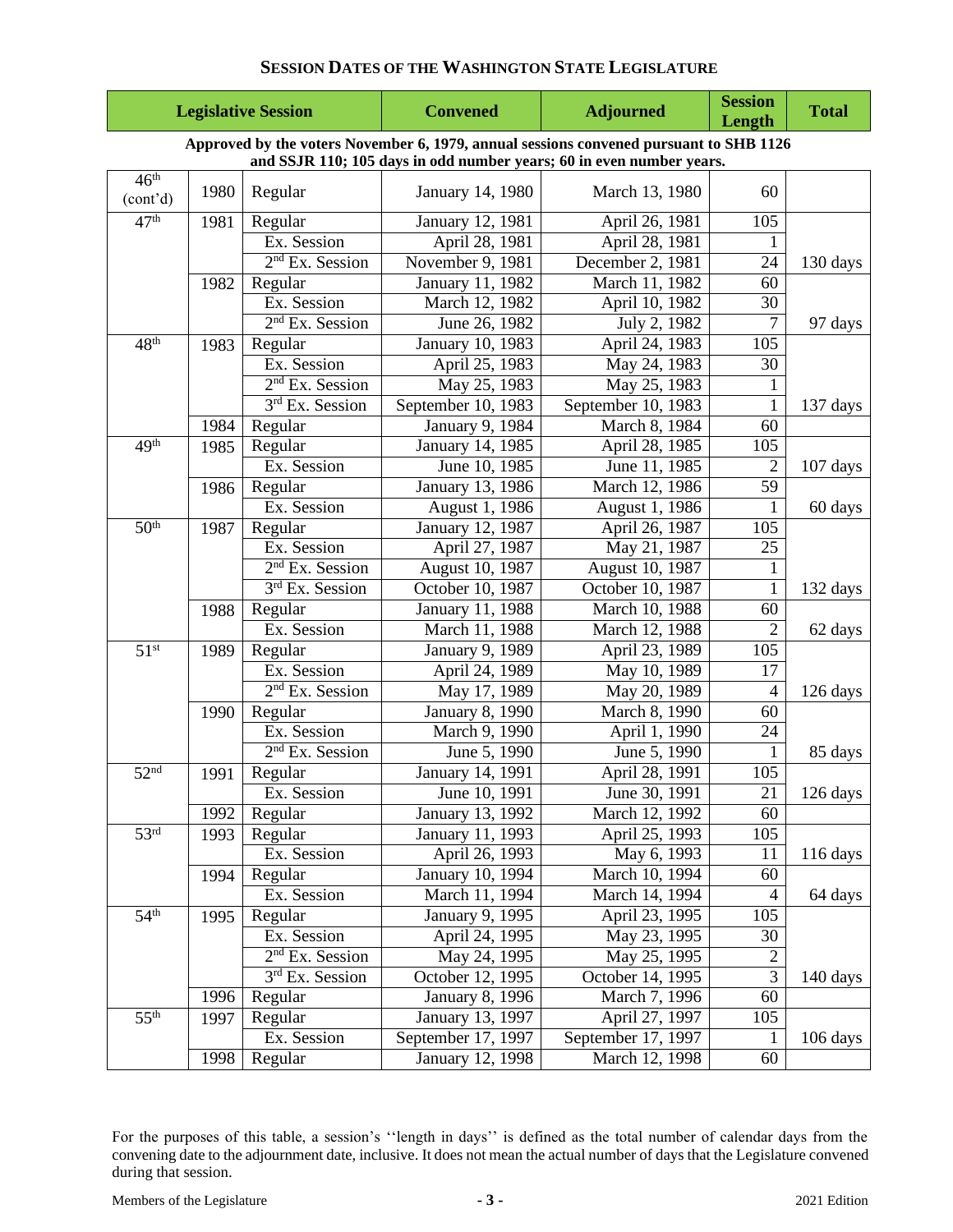| <b>Legislative Session</b> |      |                             | <b>Convened</b>        | <b>Adjourned</b>  | <b>Session</b><br>Length | <b>Total</b>         |
|----------------------------|------|-----------------------------|------------------------|-------------------|--------------------------|----------------------|
| 56 <sup>th</sup>           | 1999 | Regular                     | January 11, 1999       | April 25, 1999    | 105                      |                      |
|                            |      | Ex. Session                 | May 17, 1999           | May 19, 1999      | $\overline{3}$           | 108 days             |
|                            | 2000 | Regular                     | January 10, 2000       | March 9, 2000     | 60                       |                      |
|                            |      | Ex. Session                 | March 10, 2000         | April 7, 2000     | 29                       |                      |
|                            |      | $2nd$ Ex. Session           | April 24, 2000         | April 27, 2000    | $\overline{4}$           | 93 days              |
| 57 <sup>th</sup>           | 2001 | Regular                     | <b>January 8, 2001</b> | April 22, 2001    | 105                      |                      |
|                            |      | Ex. Session                 | April 25, 2001         | May 24, 2001      | 30                       |                      |
|                            |      | $2nd$ Ex. Session           | June 4, 2001           | June 21, 2001     | 18                       |                      |
|                            |      | 3rd Ex. Session             | July 16, 2001          | July 25, 2001     | 10                       | $163 \text{ days}$   |
|                            | 2002 | Regular                     | January 14, 2002       | March 14, 2002    | 60                       |                      |
| 58 <sup>th</sup>           | 2003 | Regular                     | January 13, 2003       | April 27, 2003    | 105                      |                      |
|                            |      | Ex. Session                 | May 12, 2003           | June 10, 2003     | 30                       |                      |
|                            |      | 2 <sup>nd</sup> Ex. Session | June 11, 2003          | June 11, 2003     | $\mathbf{1}$             |                      |
|                            |      | 3rd Ex. Session             | December 5, 2003       | December 5, 2003  | 1                        | $137 \text{ days}$   |
|                            | 2004 | Regular                     | January 12, 2004       | March 11, 2004    | 60                       |                      |
| 59th                       | 2005 | Regular                     | January 10, 2005       | April 24, 2005    | $10\overline{5}$         |                      |
|                            | 2006 | Regular                     | January 9, 2006        | March 8, 2006     | 59                       |                      |
| 60 <sup>th</sup>           | 2007 | Regular                     | January 8, 2007        | April 22, 2007    | 105                      |                      |
|                            |      | Ex. Session                 | November 29, 2007      | November 29, 2007 |                          | $106 \, \text{days}$ |
|                            | 2008 | Regular                     | January 14, 2008       | March 13, 2008    | 60                       |                      |
| 61 <sup>st</sup>           | 2009 | Regular                     | January 12, 2009       | April 26, 2009    | 105                      |                      |
|                            | 2010 | Regular                     | January 11, 2010       | March 11, 2010    | 60                       |                      |
|                            |      | Ex. Session                 | March 15, 2010         | April 13, 2010    | 30                       |                      |
|                            |      | $2nd$ Ex. Session           | December 11, 2010      | December 11, 2010 | 1                        | 91 days              |
| 62 <sup>nd</sup>           | 2011 | Regular                     | January 10, 2011       | April 22, 2011    | 103                      |                      |
|                            |      | Ex. Session                 | April 26, 2011         | May 25, 2011      | 30                       |                      |
|                            |      | 2 <sup>nd</sup> Ex. Session | November 28, 2011      | December 14, 2011 | 17                       | 150 days             |
|                            | 2012 | Regular                     | January 9, 2012        | March 8, 2012     | 60                       |                      |
|                            |      | Ex. Session                 | March 12, 2012         | April 10, 2012    | 30                       |                      |
|                            |      | 2 <sup>nd</sup> Ex. Session | April 11, 2012         | April 11, 2012    | 1                        | 91 days              |
| 63 <sup>rd</sup>           | 2013 | Regular                     | January 14, 2013       | April 28, 2013    | 105                      |                      |
|                            |      | Ex. Session                 | May 13, 2013           | June 11, 2013     | 30                       |                      |
|                            |      | $2nd$ Ex. Session           | June 12, 2013          | June 29, 2013     | 18                       |                      |
|                            |      | 3rd Ex. Session             | November 7, 2013       | November 9, 2013  | 3                        | 156 days             |
|                            | 2014 | Regular                     | January 13, 2014       | March 13, 2014    | 60                       |                      |
| 64 <sup>th</sup>           | 2015 | Regular                     | January 12, 2015       | April 24, 2015    | 103                      |                      |
|                            |      | Ex. Session                 | April 29, 2015         | May 28, 2015      | 30                       |                      |
|                            |      | 2 <sup>nd</sup> Ex. Session | May 29, 2015           | June 27, 2015     | 30                       |                      |
|                            |      | 3rd Ex. Session             | June 28, 2015          | July 10, 2015     | 13                       | 176 days             |
|                            | 2016 | Regular                     | January 11, 2016       | March 10, 2016    | 60                       |                      |
|                            |      | Ex. Session                 | March 10, 2016         | March 29, 2016    | 20                       | $79^*$ days          |
| 65 <sup>th</sup>           | 2017 | Regular                     | January 9, 2017        | April 23, 2017    | 105                      |                      |
|                            |      | Ex. Session                 | April 24, 2017         | May 23, 2017      | 30                       |                      |
|                            |      | $2nd$ Ex. Session           | May 23, 2017           | June 21, 2017     | 30                       |                      |
|                            |      | $3rd$ Ex. Session           | June 21, 2017          | July 20, 2017     | 30                       | $193^*$ days         |
|                            | 2018 | Regular                     | <b>January 8, 2018</b> | March 8, 2018     | 60                       |                      |
| 66 <sup>th</sup>           | 2019 | Regular                     | January 14, 2019       | April 28, 2019    | 105                      |                      |
|                            | 2020 | Regular                     | January 13, 2020       | March 12, 2020    | 60                       |                      |